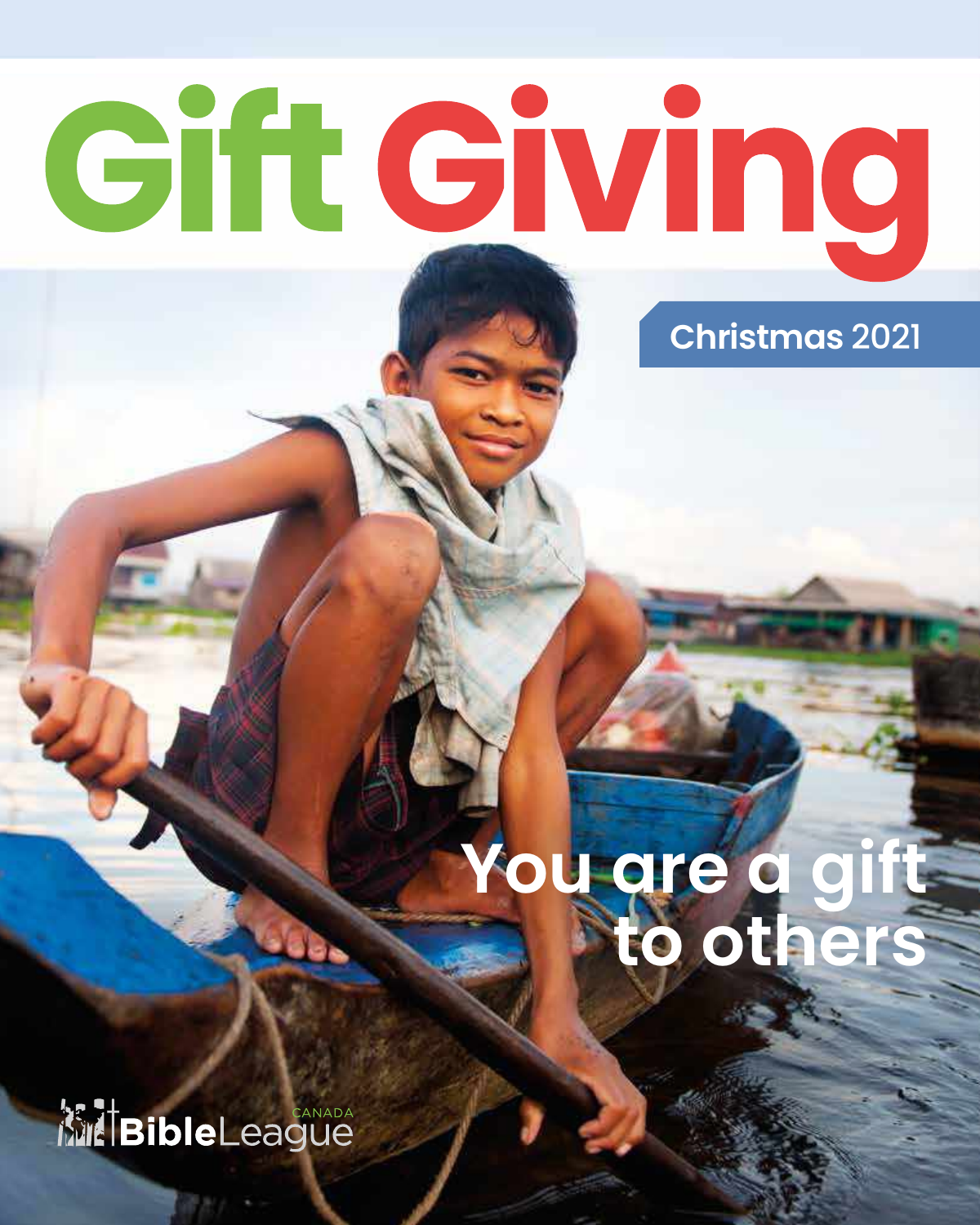### **NIE Bible**League

#### UPDATE ON PROJECTS



#### **Our Mission**

**Connecting Canadian donor champions with global champions to see maximum impact and multiplying transformation.**

Bible League Canada is committed to doing missions differently. How? Through extraordinary international partnerships in over 40 countries. Local believers, equipped through Bible-centric discipleship programs to become champions for the Gospel, are reaching their own communities with the Living Word of God.

Bible League Canada is registered with the Canada Revenue Agency (CRA) as a charitable organization,registration number 10822-2084-RR0001

#### **Good news to share!**



**Because of you, 7,130 children in South Sudan received Bibles** and Scripture resources from a trained, caring Bible Club leader. These children will hear the life-changing message of Jesus Christ! But the work here is not finished. **There are still thousands of children waiting** for their opportunity to join the Children's Bible Club, and hear about Jesus!

#### **Myanmar continues to experience civil**

**unrest** and violence in the cities. This is driving many people to seek refuge in rural villages. The promises found in the Bible, shared with them by local champions, are providing comfort and hope to these weary souls. So many are coming to Christ, and you provided the Bibles to new believers to grow their faith! And because of the match opportunity, **twice as many Bibles were placed!** New believers are grateful for the Bibles received, and local champions are eager to continue spreading the Gospel.

#### *God bless you!*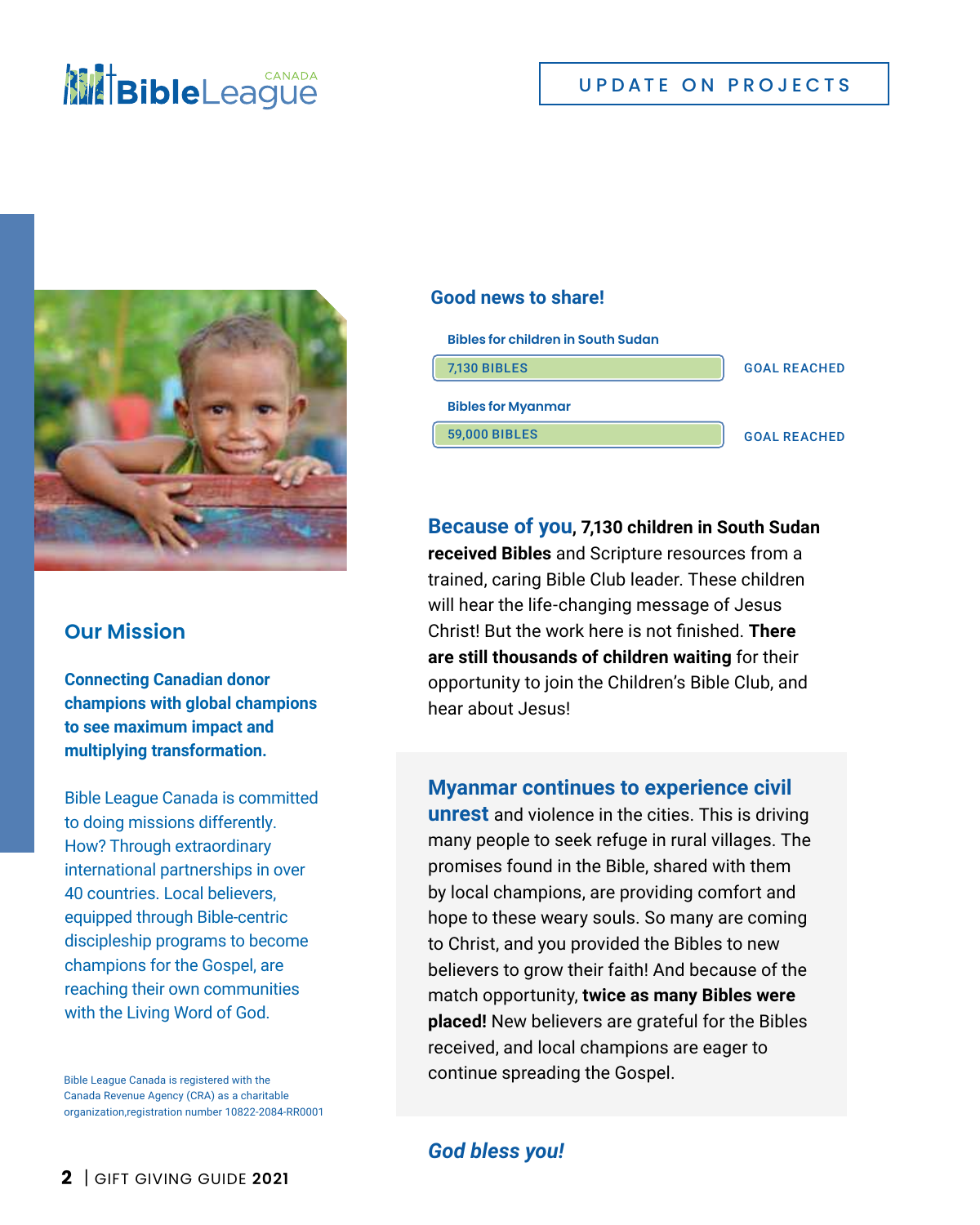**"***Thanks be to God for his indescribable gift!* 

### **Dear Friend,**

You are a gift to the people you will read about in the pages of this Gift Giving guide. You sacrifice some of your treasures to make sure that someone else receives the life-changing message of Jesus Christ. This is such **a beautiful reflection of the gift of love that God has given to each of us: His one and only Son.**

2021 has demonstrated that the things of this world are temporary, and will be gone one day. The most important thing in life is knowing the God who made you and who gave you the greatest gift you will ever receive.

The gift offerings you find on the following pages will have a lasting spiritual impact on many individuals around the world. Please consider sharing thoughtful and transforming gifts on behalf of yourself or a loved one.

May you experience blessings of great joy during this Christmas season!



Arce Linhar

**Paul Richardson** President and CEO Bible League Canada



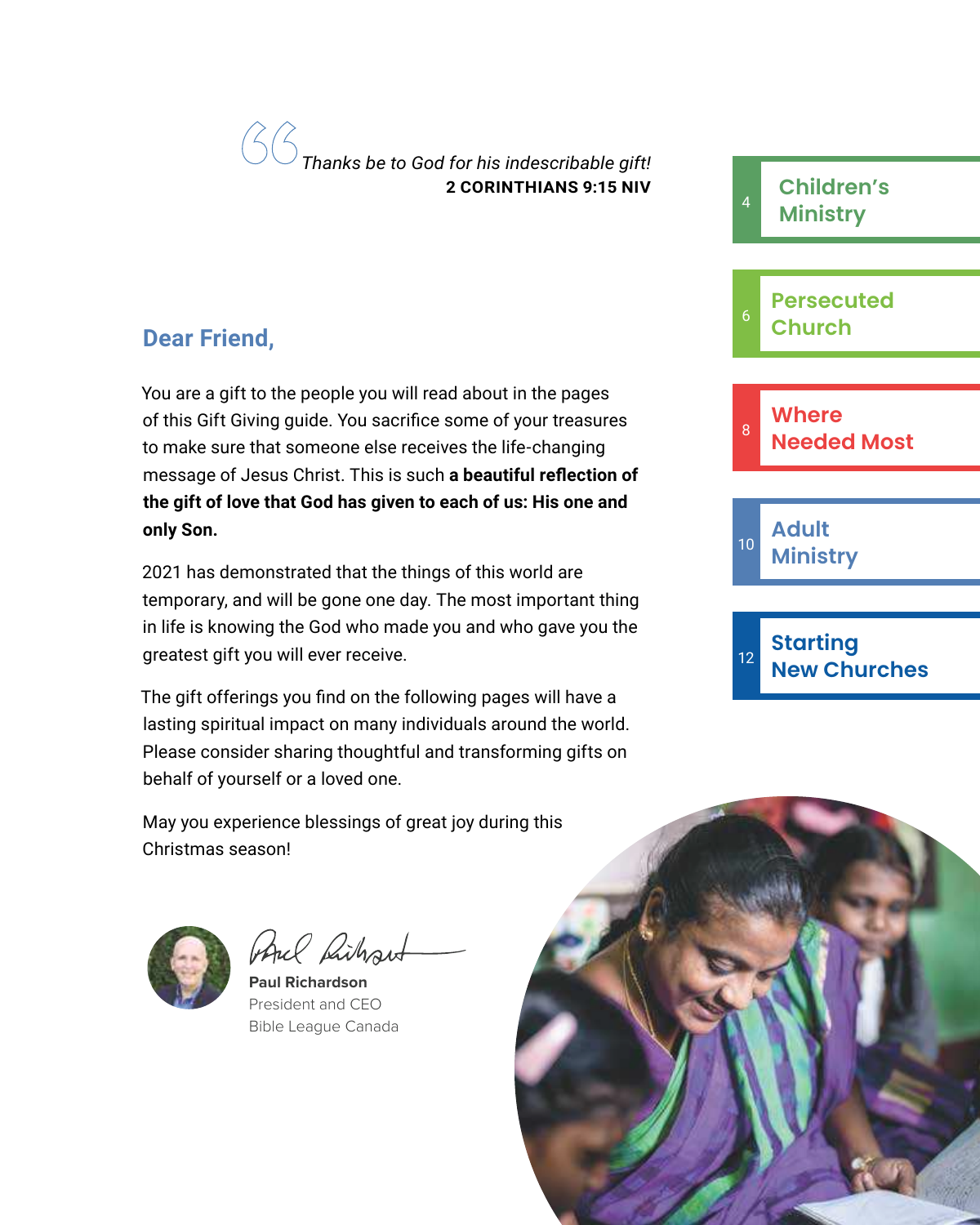

### **You are Bringing the Gospel to the Classroom**

### Because of you, children and youth all over the Philippines are learning about Jesus – right in their classrooms.

**Volunteer teachers bring the National Values Education Program to thousands of children every week, and many, many more are eagerly waiting.** 

The Filipino government is experiencing the same tensions about schools opening that we are. Implementing the necessary restrictions for COVID-19 is proving to be a challenge! The volunteer coordinators working in different regions are ready to teach, and be flexible. They continue to find ways to connect with their students with or without a classroom:

- In remote areas, the volunteer teachers conduct an after-school program in open areas.
- They build community by keeping local officials fully informed and cooperating with all local restrictions.
- In lower risk areas, volunteer teachers are doing neighbourhood Bible studies with the students.
- Video calls or live streaming with students who have a Facebook account.

**The coordinators declare that this is the time to tell people about Jesus, not the time to surrender because of fear! Praise God!**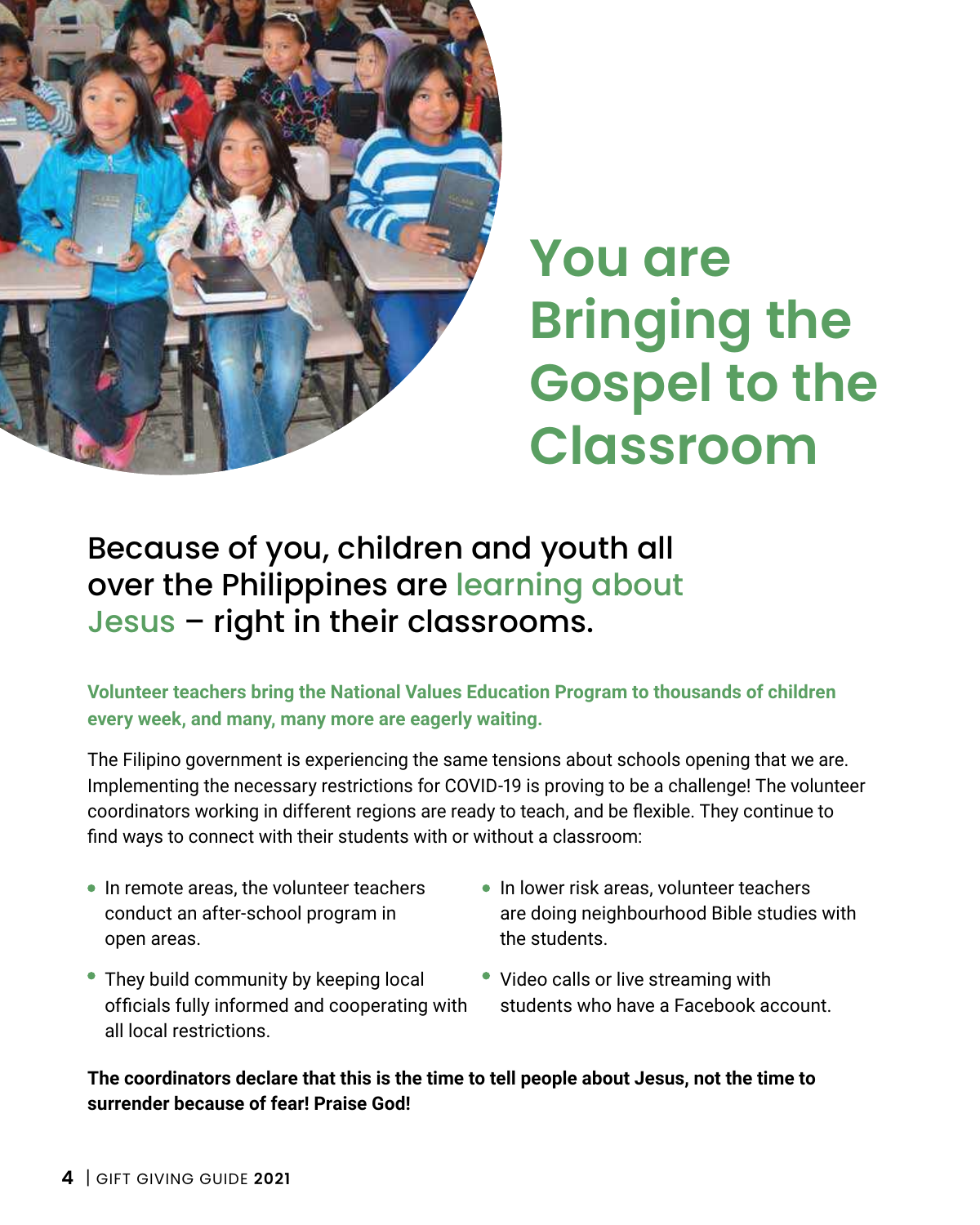**"***Start children off on the way they should go, and even when they are old they will not turn from it.* **PROVERBS 22:6 NIV**

**Children's Ministry**

### A children's ministry program can impact a whole community

When kids hear about Jesus in class online, or at camp. Their lives are changed. Respect, kindness, joy… these are all changes that parents see in their children. Parents often come back to the leaders or attend the sessions themselves to see "what happened" to their children!

And happy, excited children tell their families about Jesus. They read their new Bibles to them. They share the joy and hope found in Jesus. A children's ministry program can impact a whole community. **You are a vital part of the transformation that happens in these children's lives!** 

### **\$20 enrolls a child**

- local champions share Jesus with kids right where they are: classroom, camp, online, at home.
- children are equipped with Scripture resources to emphasize their lessons.
- **each child receives a Bible.**

#### S How to Help

- **Support one child for \$20**
- **Support a full class for \$800**
- **Give as you feel led**



- **Mail in order form**
- **Phone: 1.800.363.9673**
- **[BibleLeague.ca/GiftofJoy](Http://bibleleague.ca/giftofjoy)**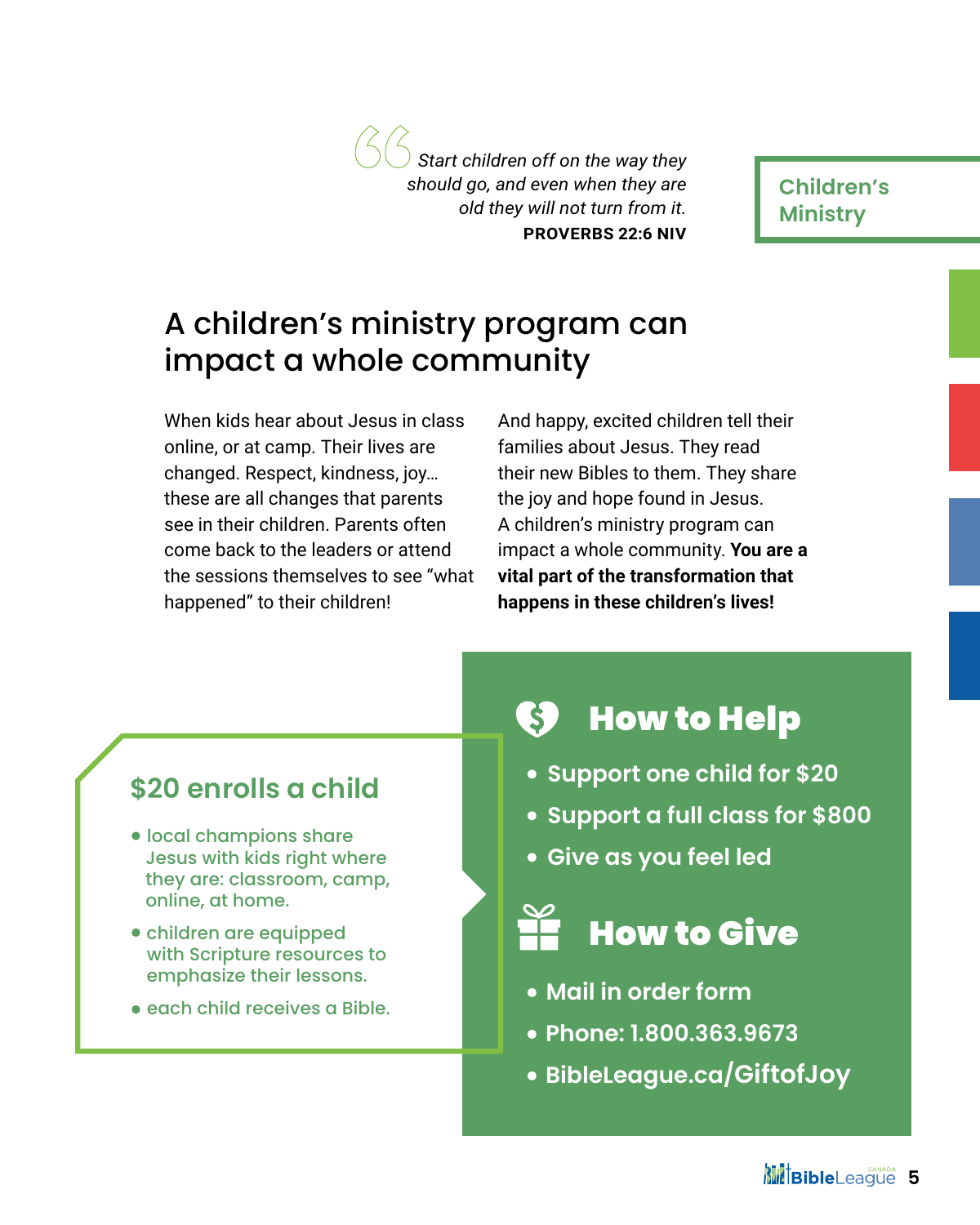### *Give Bibles to believers facing extreme persecution*

### **Bibles for Persecuted Believers**

Your gift places Bibles in persecuted countries around the world.

**Provide the same source of comfort that you turn to in times of trials.** In the darkest of places, where persecution is a daily reality, believers face trials that many of us can't even imagine. But they find their strength and joy in Jesus and His Word.

We hear reports from our courageous ministry



partners and local champions that these believers are clinging to hope. They ask for just two things: **our prayers to sustain them, and Bibles, so they can grow and share their hope.** Bibles are carefully transported, and placed into eager, waiting hands. God's Word is the song in their heart and the strength for their journey.

### **63 How many Bibles** can you give?

- **\$5** places a Bible
- **\$100** provides a box of Bibles for an underground Church
- Give as you feel led

### $\mathbb H$  How to Give

- **Mail in order form**
- **Phone: 1.800.363.9673**
- **[BibleLeague.ca/GiftofJoy](http://bibleleague.ca/giftofjoy)**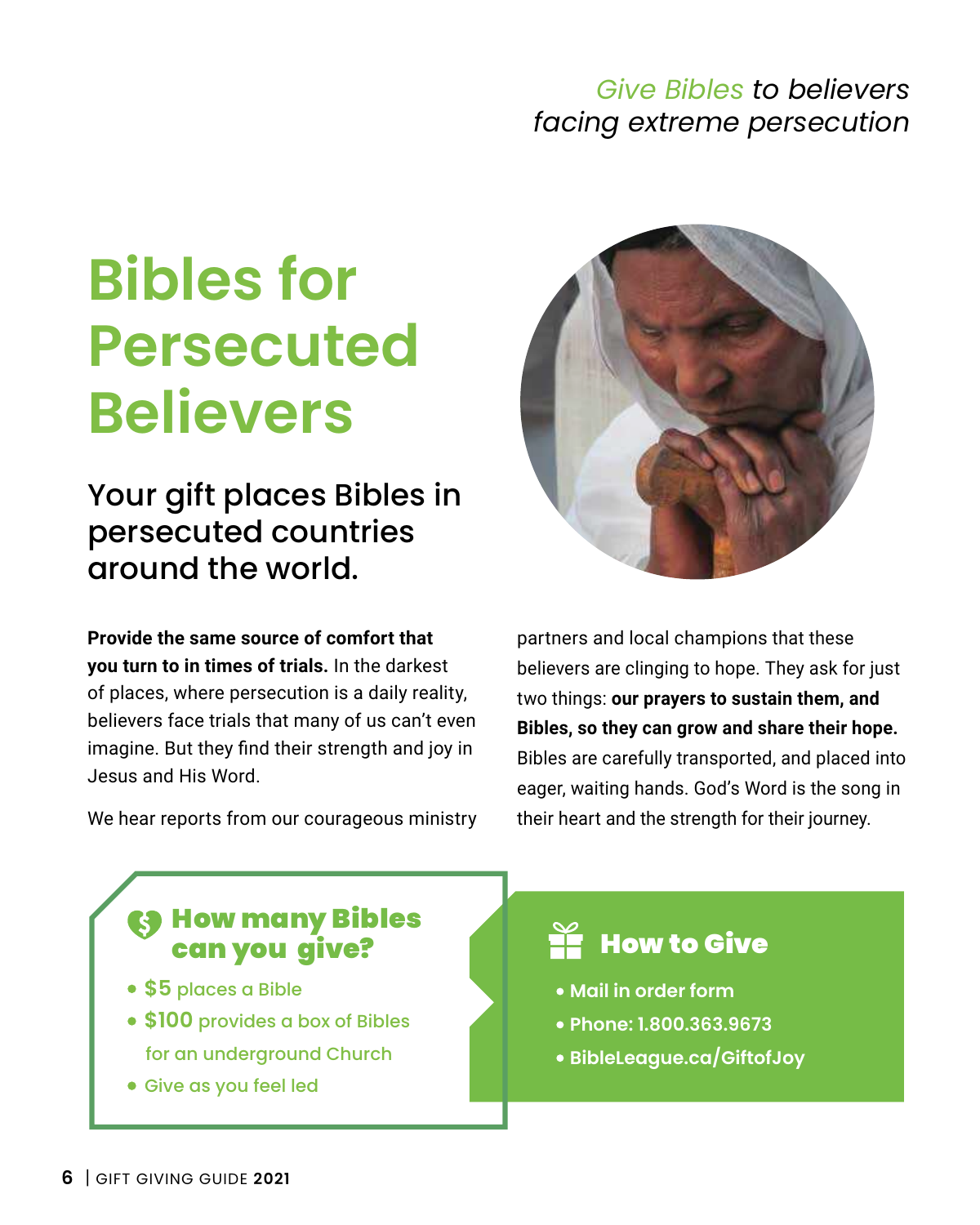### "To be right with God has often meant to be in trouble with mankind."

**– A. W. Tozer** 

**INTO** 

**66**<br>
of<br>
and *So with you: Now is your time of grief, but I will see you again and you will rejoice, and no one will take away your joy.* **JOHN 16:22 NIV**

**Persecuted Church**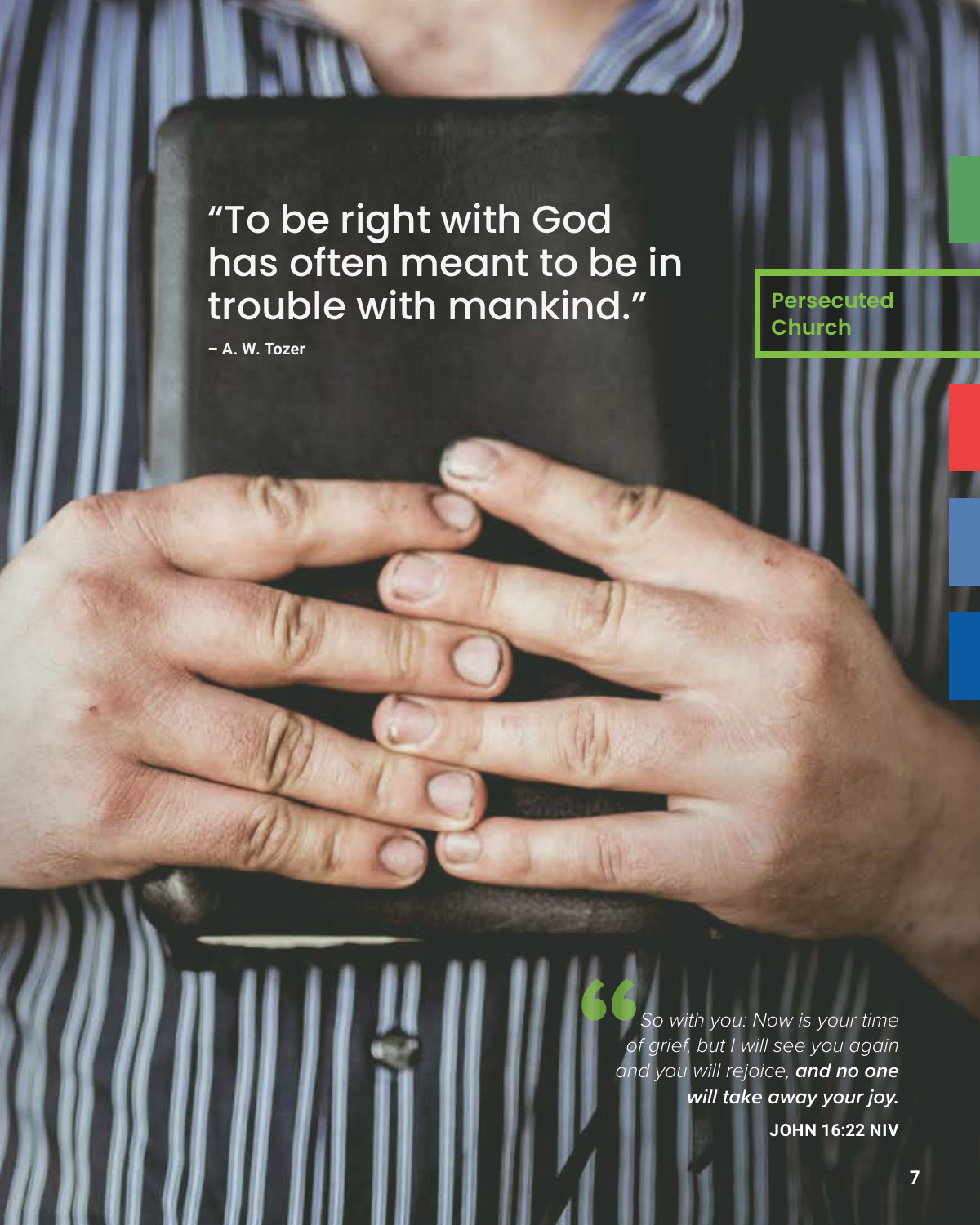### **Give to Where Needed Most**



**All Peoples. Everywhere. Transformed by the Living Word of God.**

By giving to where needed most, you provide flexibility to meet urgent needs as they happen.

### **With your help ...**

- Thousands of local champions are able to be trained and start new churches.
- New believers can receive a Bible in the language of their heart!
- Believers at risk in countries where persecution is severe can receive Bibles.
- Local champions can receive Bibles and training to disciple new believers.

**Because of you people in over 40 countries hear the life changing message of Jesus Christ!**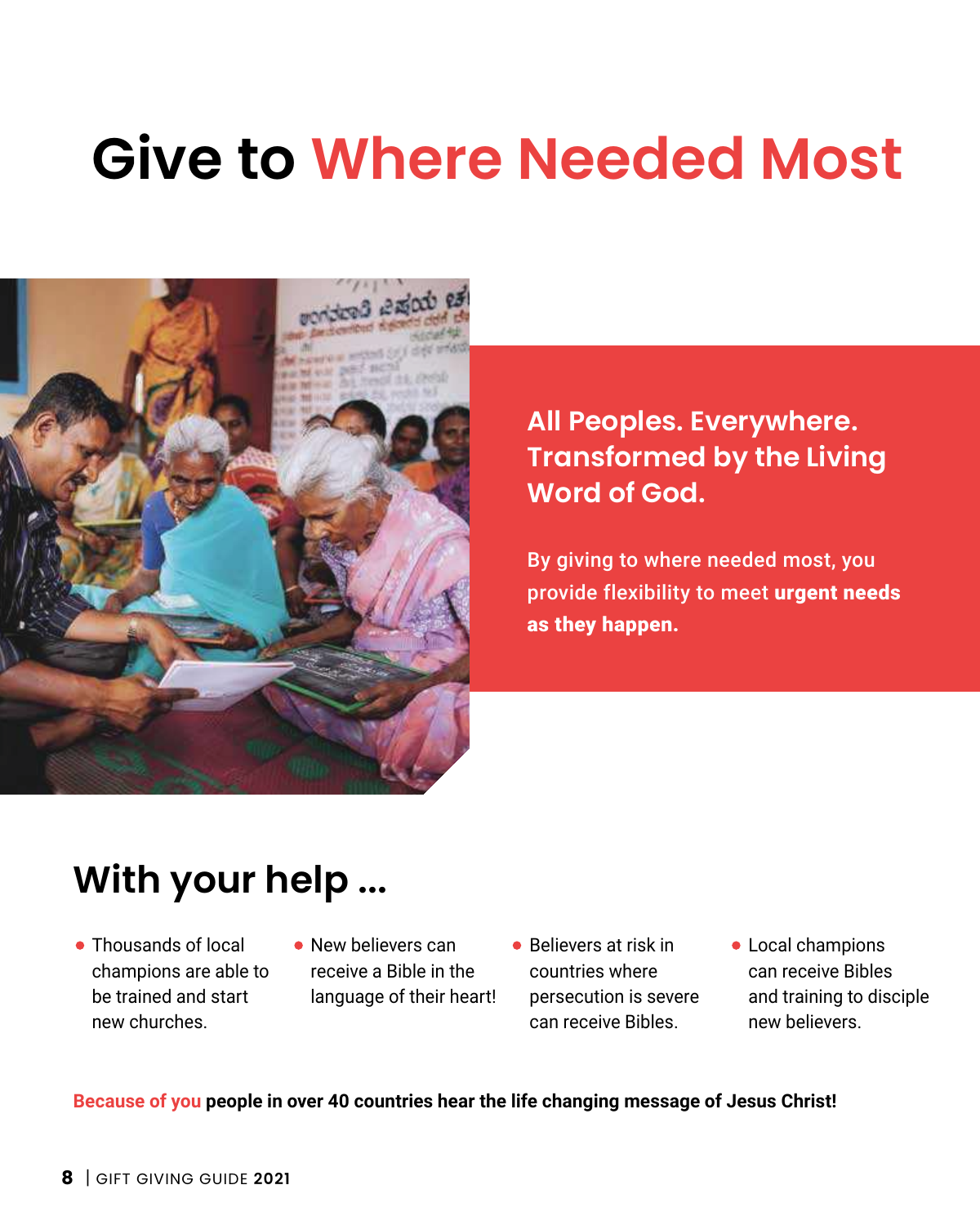

*And God is able to bless you abundantly, so that in all things at all times, having all that you need, you will abound in every good work.* **2 CORINTHIANS 9:8 NIV** 

> **Where Needed Most**

### **When you designate your gift as "where needed most," you provide maximum impact:**

Your gift goes where it is most needed TODAY! Bible League Canada works in over 40 countries around the world. Funds designated "where needed most" provide flexibility to respond to events like the pandemic.

### How to Help

**A GIFT OF ANY SIZE MAKES A DIFFERENCE!**

- **\$5** places a Bible
- **\$20** enrolls a child
- **\$45** teaches an adult to read the Bible
- **\$2,300** trains one local champion to start churches

### $H$  How to Give

To provide maximum impact "where needed most"

- **Mail in order form**
- **Phone: 1.800.363.9673**
- **[BibleLeague.ca/GiftofJoy](http://bibleleague.ca/giftofjoy)**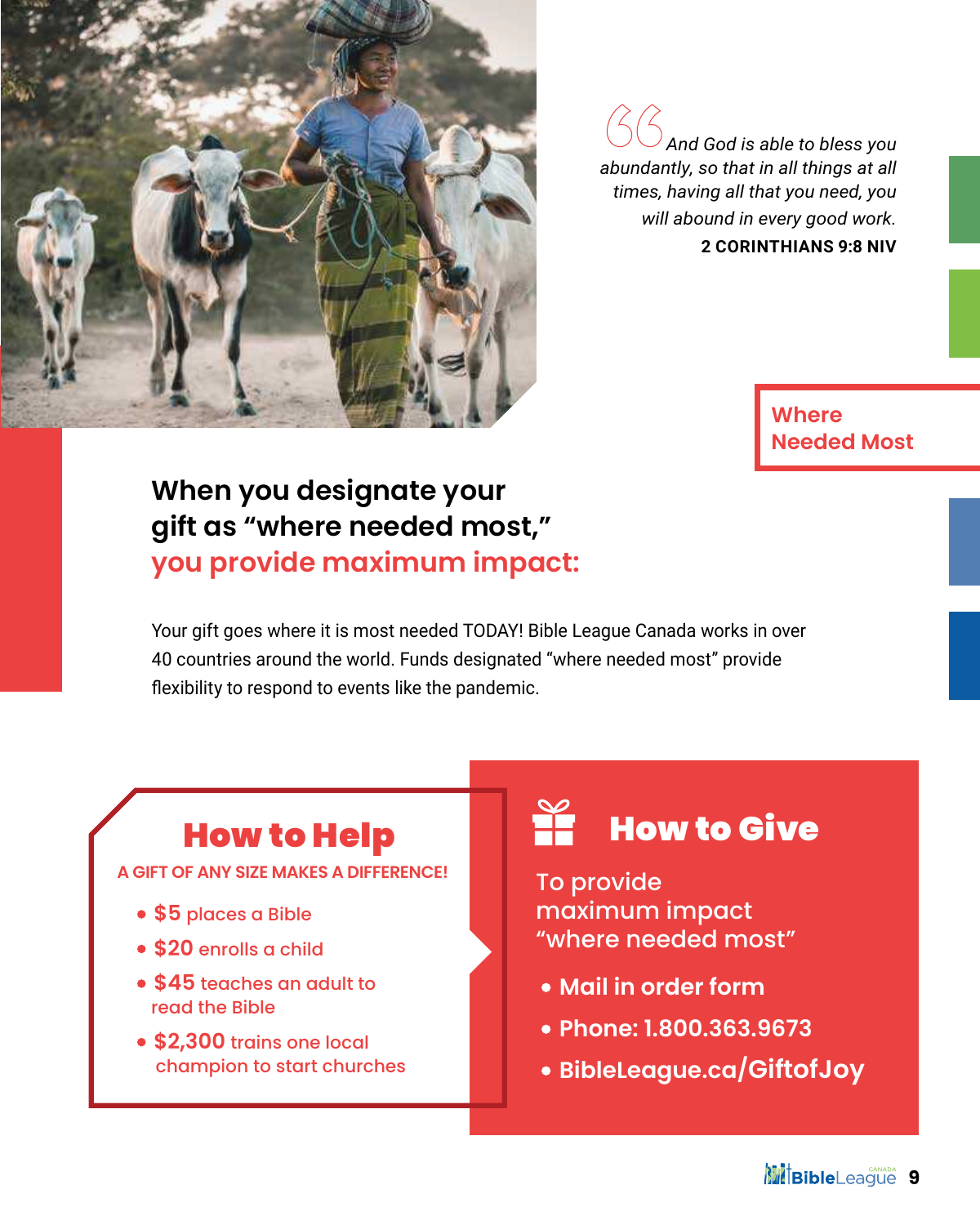### **The Gift of Literacy Transforms a Life**

**Unable to write her name, Mahuli is humiliated to sign her bank transactions with a thumbprint.**

Being illiterate, it was just one of many humiliations she endured. She longed to join in conversations with her friends as they discussed current events they read in the newspaper. Mahuli had to ask a neighbour to help her fill out paperwork from her son's school. Everything was more difficult without the ability to read and write.

Mahuli did her best to help her 8-yearold son with his homework. There were days she dreamed of going to school with him! She desperately wanted to learn to read and write.

Then she met the teacher from a local Adult Literacy Class, made possible through your support. There was one spot left, so she signed up for the class.

Learning didn't come easy, but she never gave up and practiced her reading, writing and simple math. And the Bible stories the teacher taught from were thought-provoking. Mahuli had many questions about Jesus.

Mahuli's faith grew as she heard —and read for herself! — Bible stories and spent time in prayer in the Literacy Class. She prays that others would come to a life-changing relationship with Jesus. She delights in being able to model her new literacy skills for others in her neighbourhood who are illiterate, so she talks to them about Jesus and encourages them to sign up for classes whenever a spot becomes available.

A gift of \$45 enrols an adult learner like Mahuli in literacy classes, where she learns not only to read and write, but discovers her true worth in the eyes of Jesus.

worth in<br>**ts like**<br>Bible. **You can help adults like Mahuli learn to read their Bible.**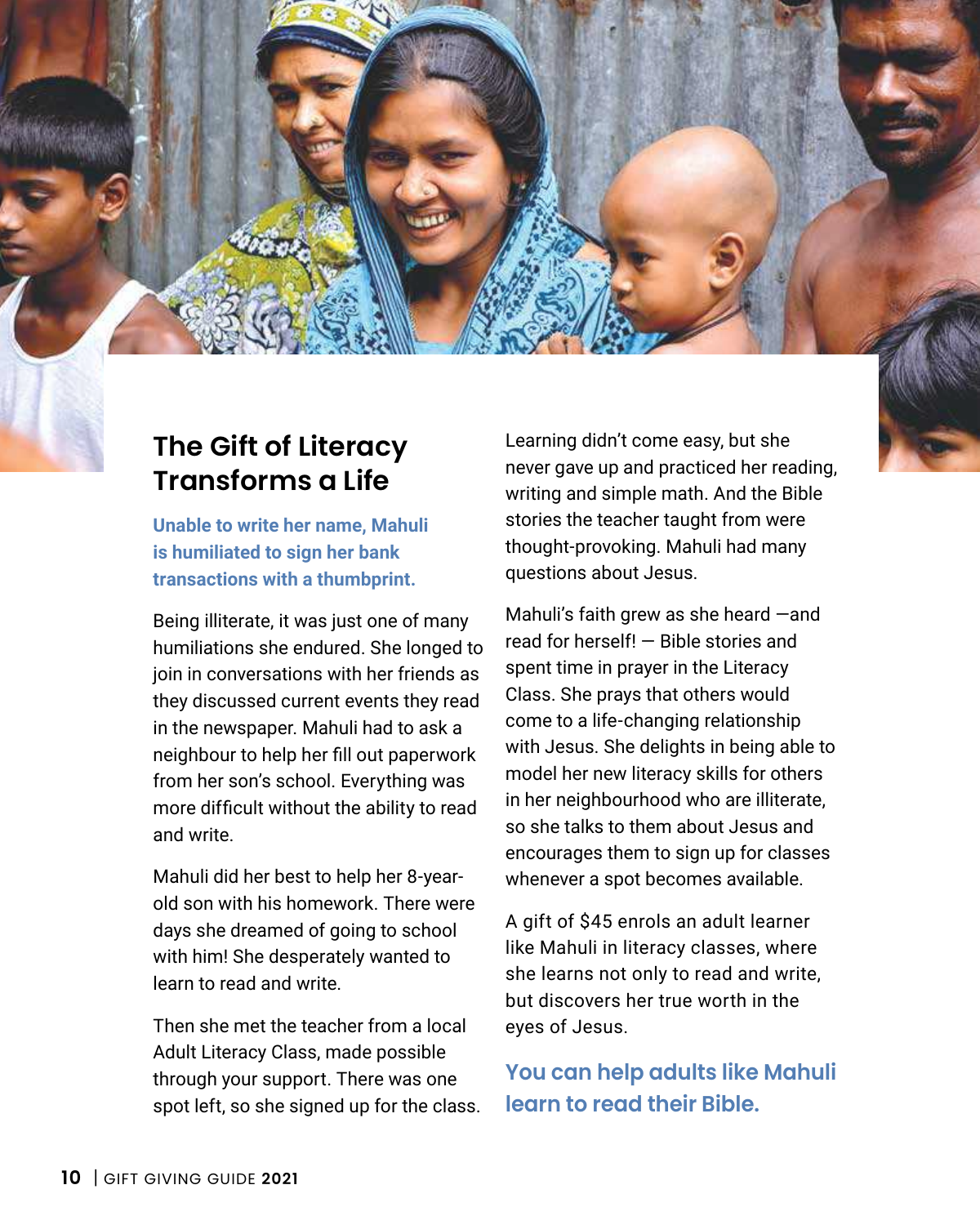### **You Can Teach an Adult to Read their Bible**

You can enroll one adult, which includes equipping them with a Bible and empowering local champions to teach them:

- **Illiterate adults learn to read to a**  grade 5 level, as well as learn math, small business skills and hygiene.
- New believers are discipled in Bible study groups, often resulting in new worship groups.

*Every part of these programs is infused with Biblical perspective, helping students to see their* 

*true worth in the eyes of Jesus. New worshipping groups are often the result, and* 

**Adult Ministry**

*new believers are able to read and understand the Word of God! Lives are transformed from* 

*the inside out.*

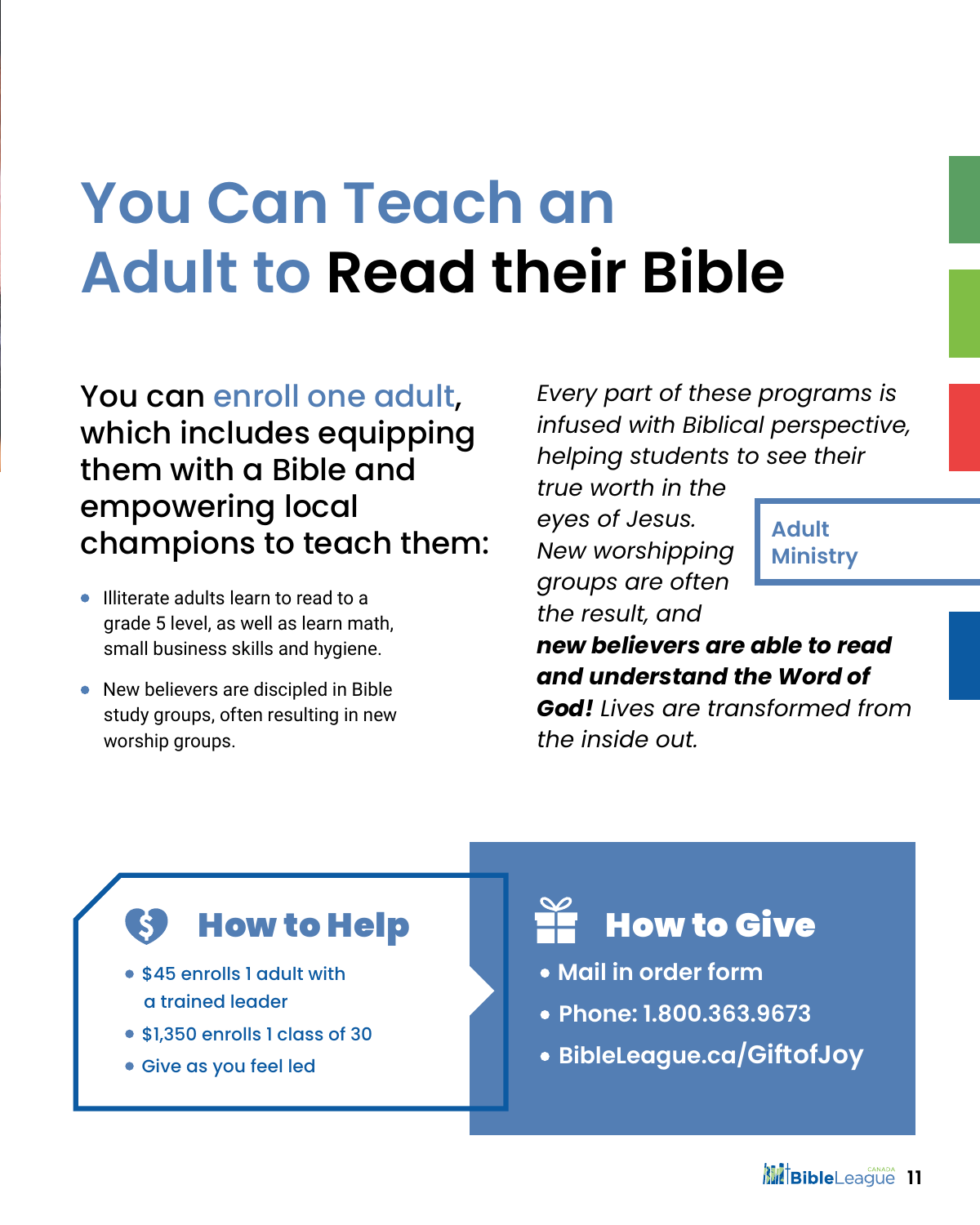### **Starting New Churches**

*And the things you have heard me say in the presence of many witnesses entrust to reliable people who will also be qualified to teach others."*

#### **2 TIMOTHY 2:2 NIV**

**You can empower a local champion to start a new church**  where there isn't one, transforming their community from the inside out. Through in-depth discipleship training programs with trusted mentors, genuine faith, and deep love for their neighbours, these local champions spark powerful movements within their communities.

### As modern-day disciples they are inspiring in their love for the Lord Jesus, their courage, and strength of character. Training includes:

- 12-24 months of mentorship from experienced leaders: rotations of 1 month in classroom, 3 months supervised field work in their targeted area.
- Bibles and Scripture resources to share God's Word in the local community.
- **Practical skills and hands-on training to start** 1-2 local churches where there are none.
- **Learning how to begin with children's Bible** clubs and evangelistic Bible studies.
- Discipling new believers and identifying emerging leaders.

By the time their training is complete, most will have started at least one new church, sometimes more. Their goal is to strengthen this new church to become self-supporting, and send out its members to start more churches!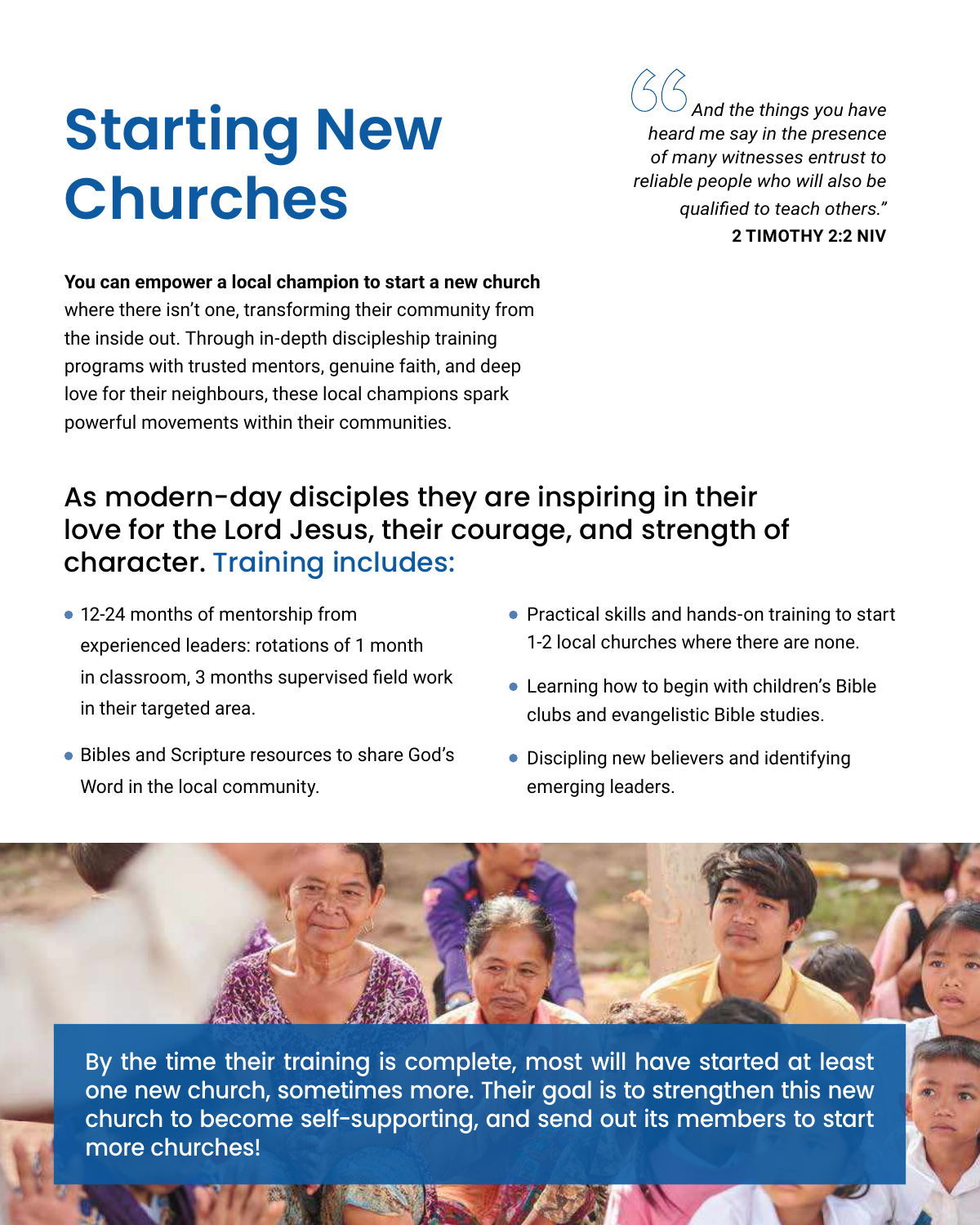### **Perseverance is Key**

"…starting a church here would be impossible."

Carlos started as a church planter in the area of Antón, Panama, last year. After he received training, made possible through your support, he visited people in the community and began to share the Gospel with them.

**"It was a challenge. I only met 3 people who seemed interested, and it seemed that starting a church here would be impossible,"** Carlos says.

But Carlos persevered. The people began to get to know him, and trust him. Now there is a good-sized group of adults and children meeting regularly to praise God together. New leaders are being raised up.

"We have been able to encourage and train some church planters to start churches," he says, "But **even more are waiting for training.**" His personal experience in starting a church helps him to teach others and share his knowledge.

"I thank God for making me part of this process!"

Please hold Carlos up in prayer: that God would continue to strengthen his resolve and that his experiences would inspire a new generation of church planters to start churches in their communities!



### **Carlos**

A very determined church planter.

#### **Need**

Establish a church in a community where there isn't one.

#### **Program**

Starting New Churches

### **Starting New Churches**

#### S How to Help

**A gift of any size can support a local champion's training**

\$2,300 provides full training for 1 local champion

### How to Give

If you would like to give a gift to help train leaders to start new churches,

- **Mail in order form**
- **Phone: 1.800.363.9673**
- **[BibleLeague.ca/GiftofJoy](http://bibleleague.ca/giftofjoy)**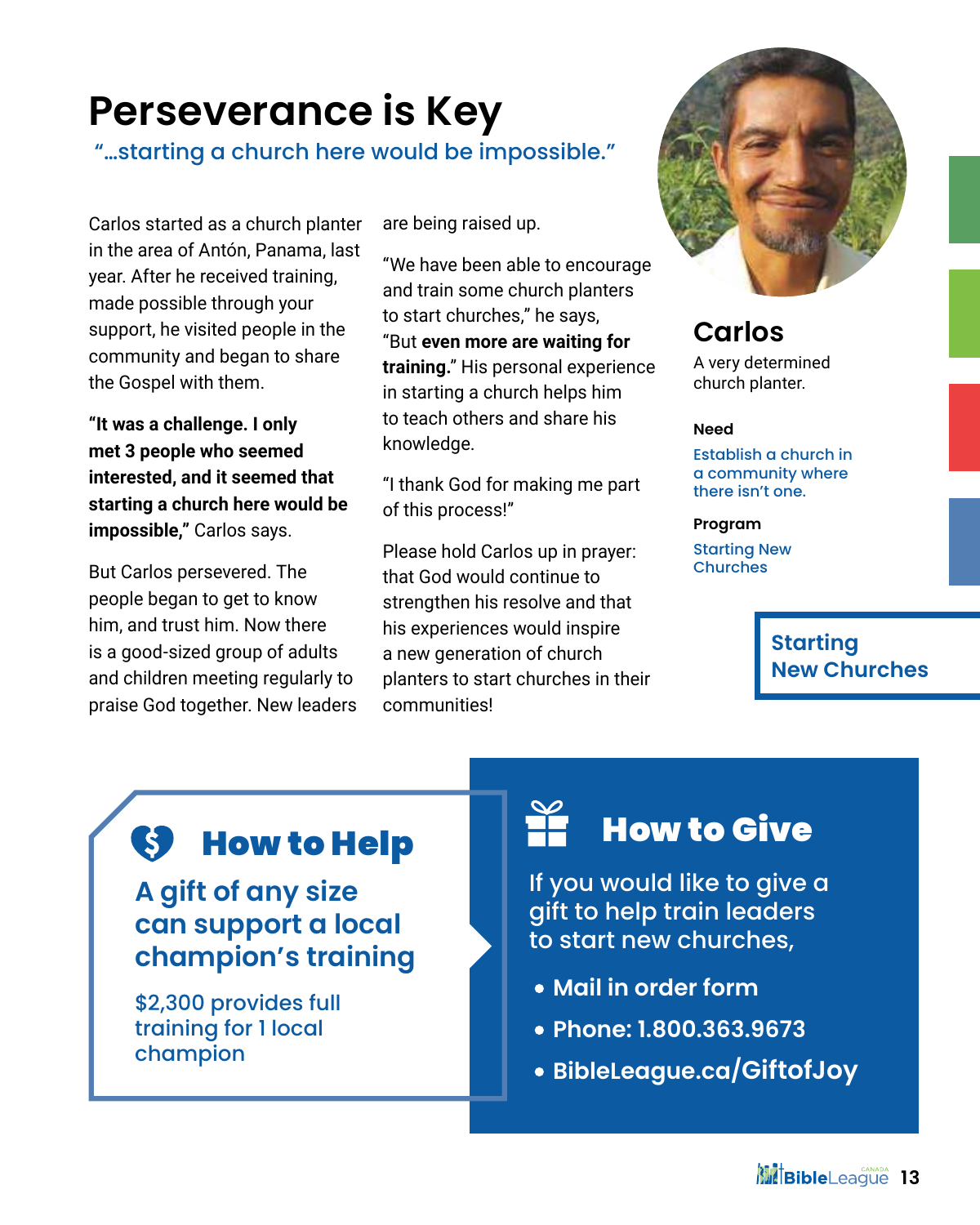### **"Running Out of Bibles"**

— report from the field



*I wait for the Lord, my whole being waits, and in his word I put my hope."*  **PSALM 130:5 NIV**

**"Not enough Bibles."** That is the kind of report received from the field this year. Thousands of Bibles were placed in the hands of new believers. But the requests do not stop. **Many are still waiting.**

Perhaps it makes you want to hold up the spare Bible in your house and say, "here's one!"?

**That might not be practical, but you CAN send a Bible today! With a \$5 gift, you can say "here's one!"**

### How many Bibles can you give?

 **\$5** gives a new believer a Bible.

### $H$  How to Give

- **Mail in order form**
- **Phone: 1.800.363.9673**
- **[BibleLeague.ca/GiftofJoy](http://bibleleague.ca/giftofjoy)**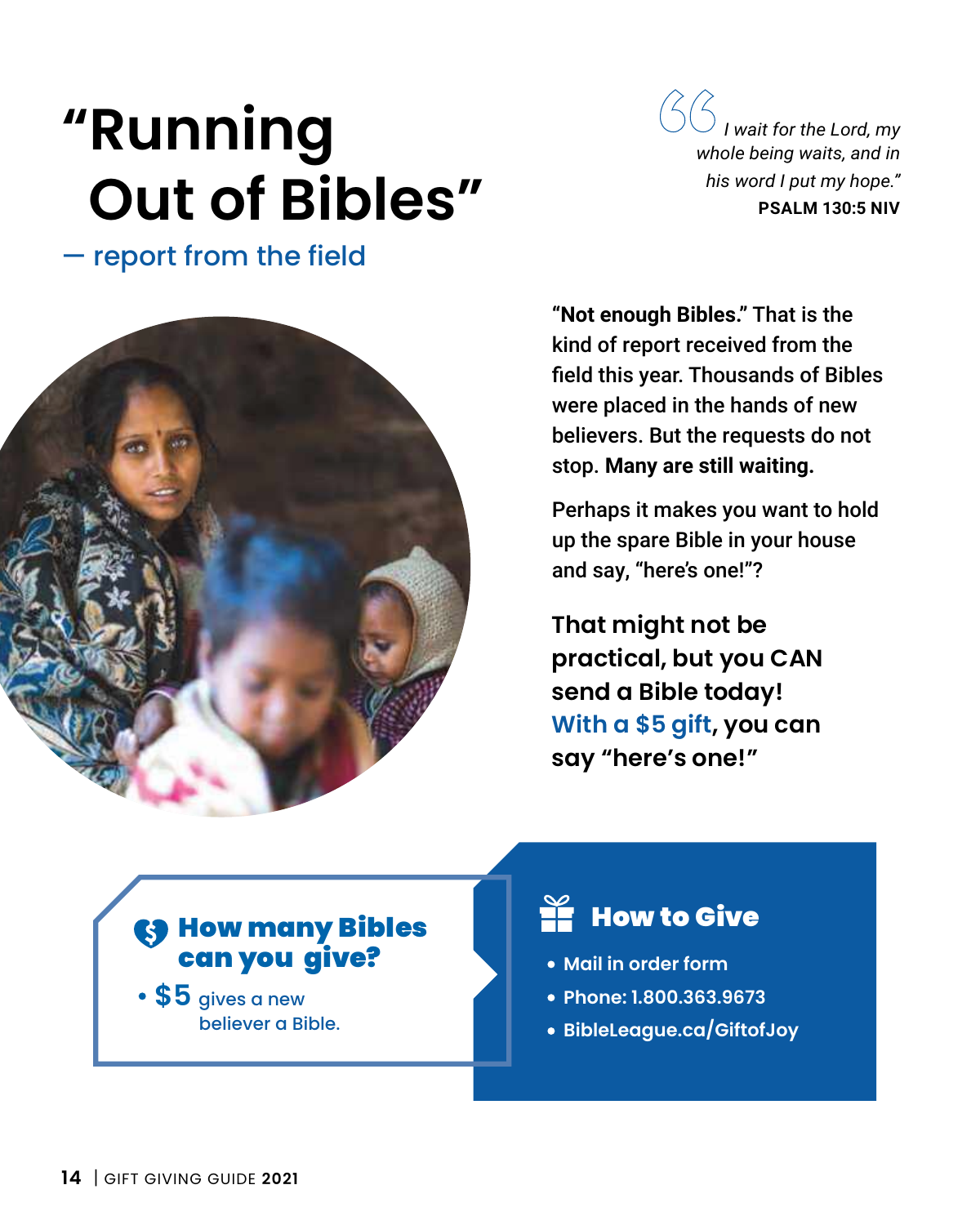### BE STILL WITH GOD DAILY

Refresh Your Devotional Time in God's Word

**ORDER YOUR DAILY DEVOTIONAL PLANNER TODAY!**

League

[Online at Parasource.com/](https://www.parasource.com/bible-league-canada) Bible-League-Canada

m Goo

1-800-263-2664

Be still and know **Traction 46:10** 

 $\overline{\phantom{a}}$ 

AM BibleLeague